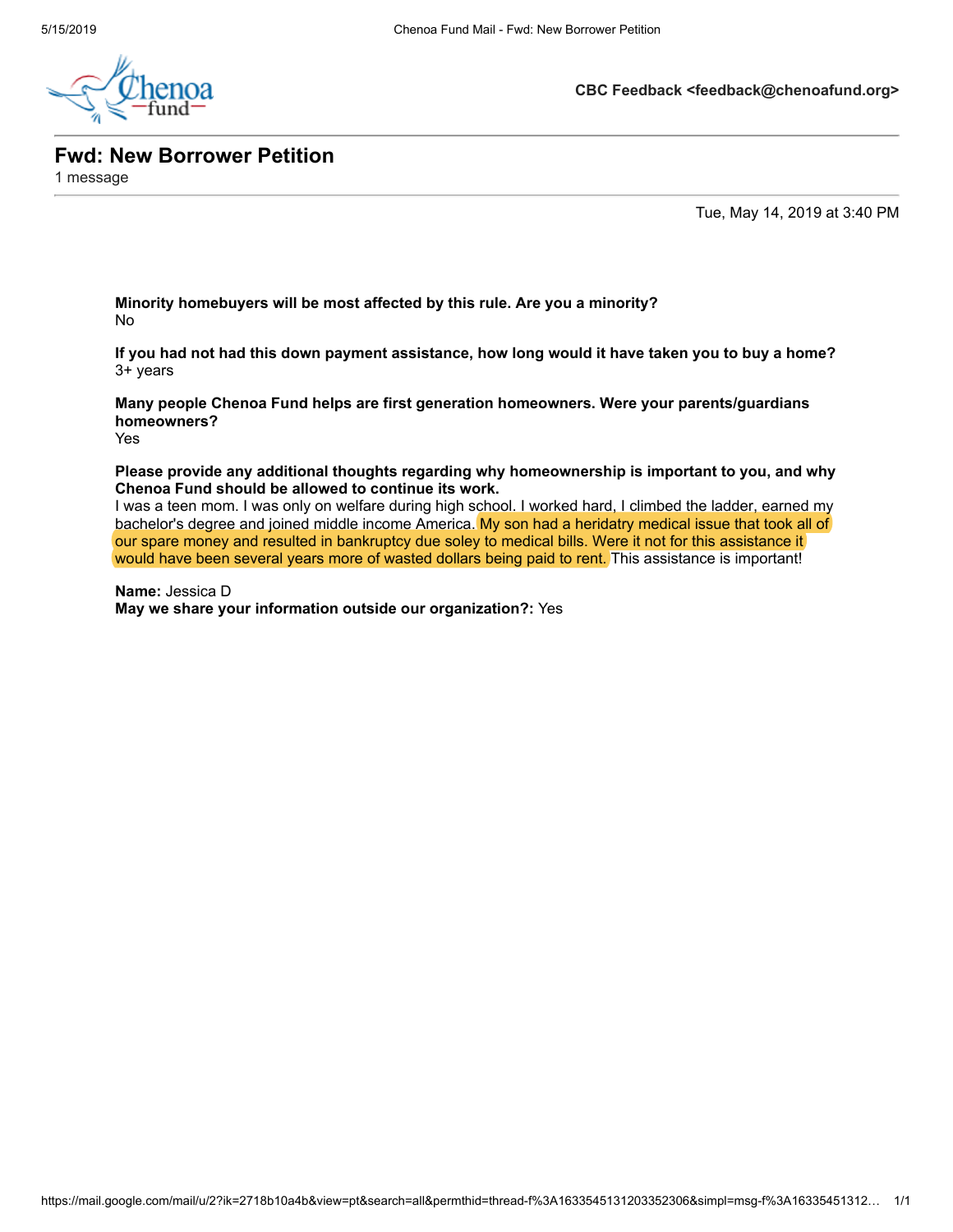

## Natosha C Saint Paul, MN

I am a single mother of three and I've been struggling with paying rent because it's so expensive. Getting this loan provided me with an affordable roof over me and my kids heads and I am so grateful that there are programs that help for those that do not have it,

control with the second control of

-Natosha C